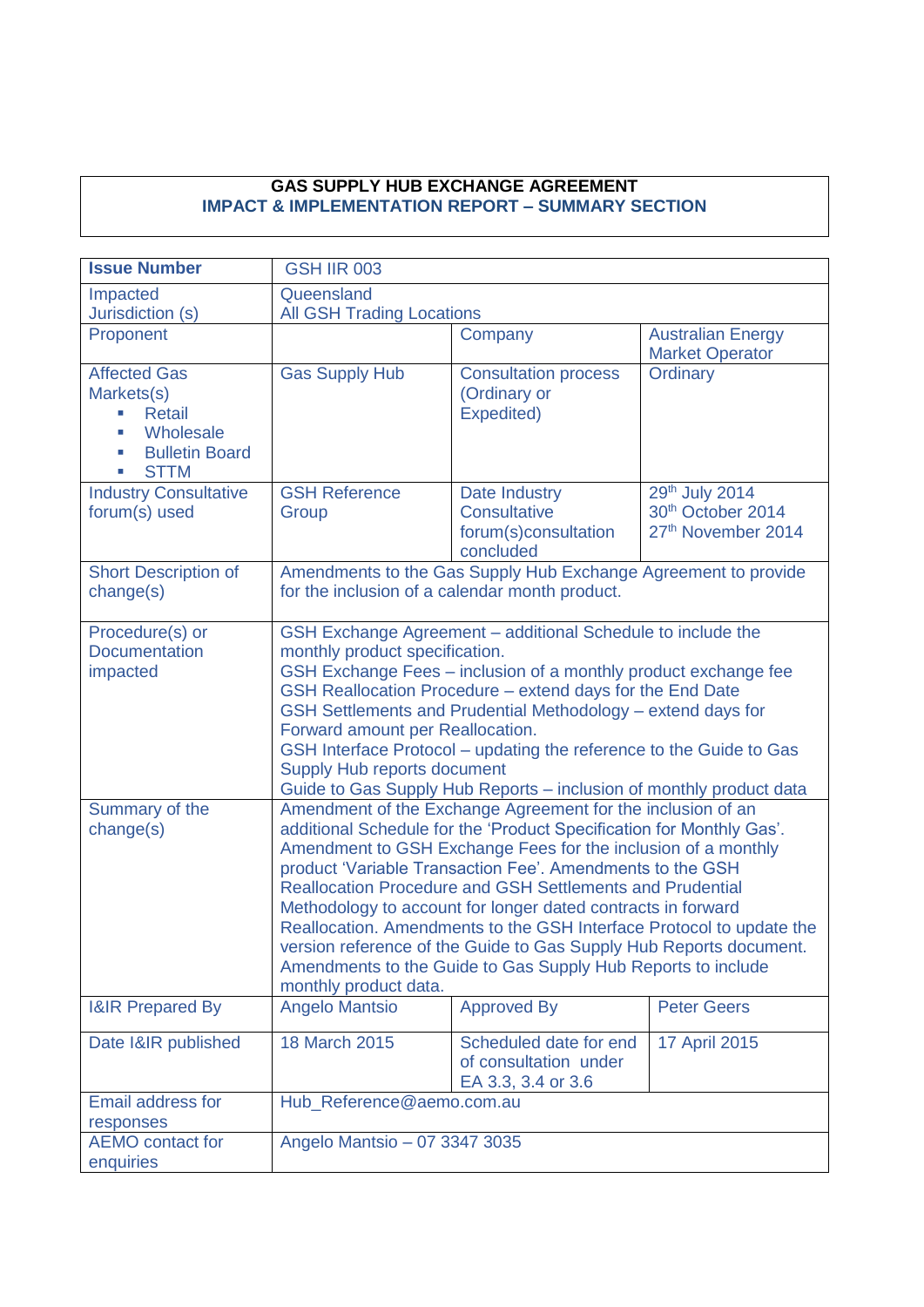### **IMPACT & IMPLEMENTATION REPORT – DETAILED REPORT SECTION**

|                                                             | <b>CRITICAL EXAMINATION OF PROPOSAL</b>                                                                                                                                                                                                                                                                                                                                                                                                                                                                                                                                                                                              |
|-------------------------------------------------------------|--------------------------------------------------------------------------------------------------------------------------------------------------------------------------------------------------------------------------------------------------------------------------------------------------------------------------------------------------------------------------------------------------------------------------------------------------------------------------------------------------------------------------------------------------------------------------------------------------------------------------------------|
| 1. Description of<br>change(s) and reasons<br>for change(s) | The ability to buy or sell physical gas on a monthly basis would<br>provide industry with an additional tool for managing physical gas<br>portfolio requirements, in response to short term supply,<br>production or customer demand variations. Trading in monthly<br>products would also provide industry additional transparency and<br>a longer dated forward curve.                                                                                                                                                                                                                                                             |
|                                                             | The development of a liquid forward physical market would allow<br>buyers and sellers the option to replace a component of their long<br>term gas requirements with forward-dated products that are<br>transacted on a short to medium-term basis. For energy retailers,<br>forward-dated products could be used to build up their supply<br>portfolio to match seasonal variations in demand and would also<br>provide the flexibility to adjust their supply portfolio in response to<br>retail customer churn and energy market conditions.                                                                                       |
|                                                             | The tenor of a monthly product also better aligns with domestic<br>and international exchange traded energy markets, allowing for<br>greater facilitation of cross-commodity trades, and fuel hedging.<br>With the impending launch of the ASX monthly GSH Futures<br>contract, the availability of a physical monthly product will allow<br>trading participants to transition a financial position to a physical<br>position with minimal basis risk.                                                                                                                                                                              |
|                                                             | <b>Product Schedule</b>                                                                                                                                                                                                                                                                                                                                                                                                                                                                                                                                                                                                              |
|                                                             | The Delivery Period of a monthly product will be the gas days in a<br>calendar month. It is proposed that the general terms and<br>conditions of monthly products will be consistent with GSH daily<br>and weekly products. This will allow participants to open and<br>close trading positions using any combination of the different<br>trading products, allow delivery positions to be netted across<br>different products and in general simplify the implementation of<br>the products. A monthly product would therefore require uniform<br>delivery of the transacted quantity of gas each day during the<br>calendar month. |
|                                                             | It is proposed that the trading of the monthly products will close<br>two days prior to the first delivery gas day of the contract, and<br>that three separate monthly products be listed at all times. There<br>will be no listed monthly product for a month once the Delivery<br>Period for that month has commenced.                                                                                                                                                                                                                                                                                                             |
|                                                             | <b>GSH Exchange Fees</b>                                                                                                                                                                                                                                                                                                                                                                                                                                                                                                                                                                                                             |
|                                                             | Monthly products, as a new GSH product, will require an<br>amendment to the Gas Supply Hub - Exchange Fees, for the<br>inclusion of a new Variable Transaction Fee for the monthly<br>product. In accordance with Part 22 of the National Gas Rules,                                                                                                                                                                                                                                                                                                                                                                                 |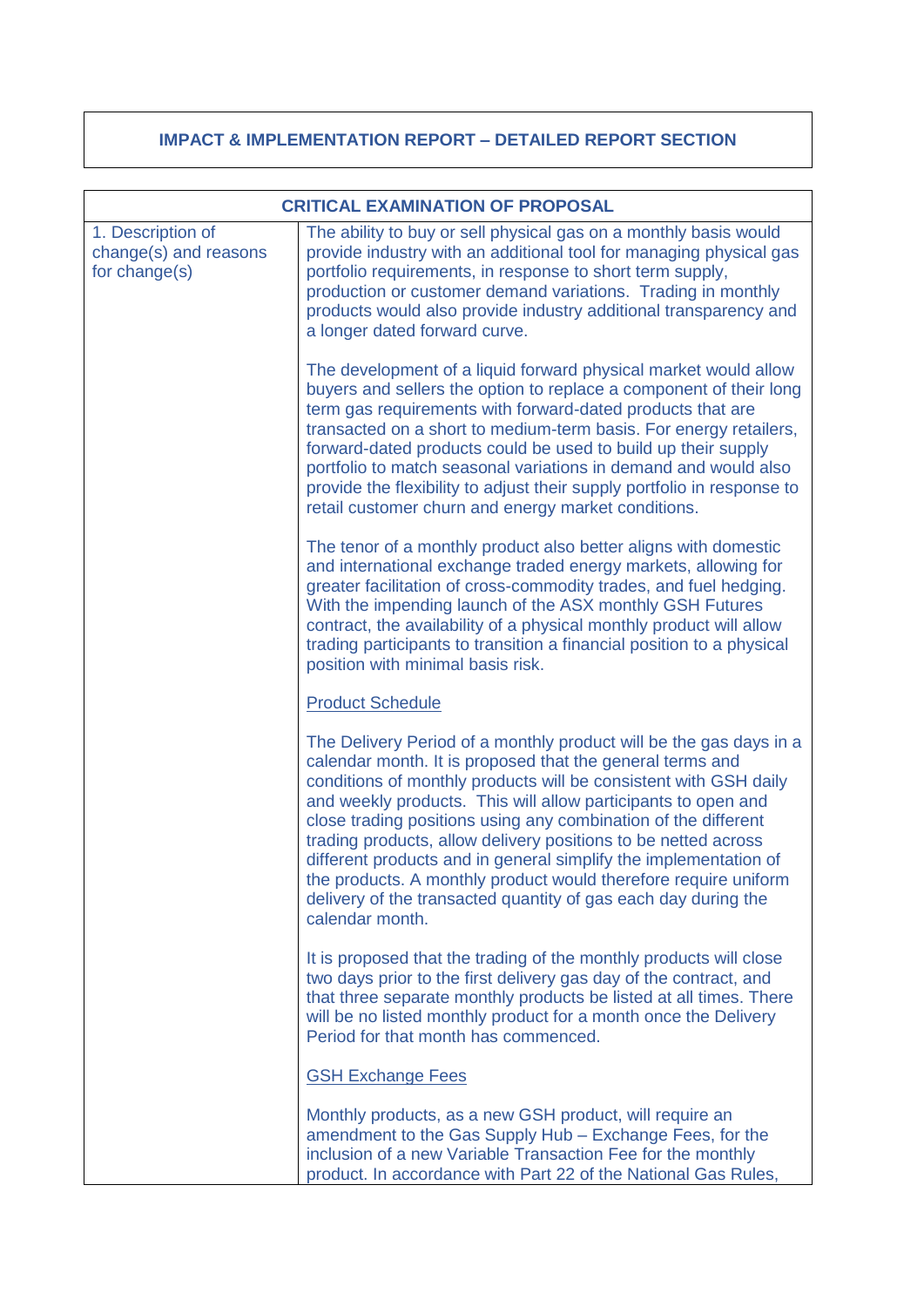|                               | AEMO is required to consult with gas trading exchange members<br>on the structure, introduction and determination of exchange fees.<br>AEMO is proposing a Variable Transaction Fee of \$0.01/GJ for<br>the monthly product. In accordance with Part 22 of the National<br>gas Rules, the exchange fee for the monthly product was<br>determined on the basis of being sufficient to cover AEMO's<br>budgeted costs of establishing, operating and administering the<br>gas trading exchange for the monthly product, while attempting to<br>minimise transaction costs to participants and assist market<br>liquidity. |
|-------------------------------|-------------------------------------------------------------------------------------------------------------------------------------------------------------------------------------------------------------------------------------------------------------------------------------------------------------------------------------------------------------------------------------------------------------------------------------------------------------------------------------------------------------------------------------------------------------------------------------------------------------------------|
|                               | <b>GSH Reallocation Procedure</b>                                                                                                                                                                                                                                                                                                                                                                                                                                                                                                                                                                                       |
|                               | AEMO are proposing to extend the End Date for Reallocations<br>from 3 months to 180 days from the submission date, to account<br>for the longer dated forward products.                                                                                                                                                                                                                                                                                                                                                                                                                                                 |
|                               | <b>GSH Settlements and Prudential Methodology</b>                                                                                                                                                                                                                                                                                                                                                                                                                                                                                                                                                                       |
|                               | AEMO are proposing to extend the assessment window for<br>Forward amount per Reallocation to account for the longer dated<br>forward products.                                                                                                                                                                                                                                                                                                                                                                                                                                                                          |
|                               | <b>GSH Interface Protocol</b>                                                                                                                                                                                                                                                                                                                                                                                                                                                                                                                                                                                           |
|                               | AEMO are proposing to update the version reference of the<br>'Guide to Gas Supply Hub Reports' document                                                                                                                                                                                                                                                                                                                                                                                                                                                                                                                 |
|                               | <b>Guide to Gas Supply Hub Reports</b>                                                                                                                                                                                                                                                                                                                                                                                                                                                                                                                                                                                  |
|                               | AEMO are proposing amendments to the 'Guide to Gas Supply<br>Hub Reports', to include monthly product transaction data.                                                                                                                                                                                                                                                                                                                                                                                                                                                                                                 |
| 2. Reference<br>documentation | <b>Exchange Agreement</b>                                                                                                                                                                                                                                                                                                                                                                                                                                                                                                                                                                                               |
| Exchange<br>Agreement         | <b>Proposal:</b> Inclusion of a new 'Schedule 7: Product Specification<br>for Monthly Gas' (see Attachment A)                                                                                                                                                                                                                                                                                                                                                                                                                                                                                                           |
| <b>Other</b>                  | Other documentation (see Attachment B)                                                                                                                                                                                                                                                                                                                                                                                                                                                                                                                                                                                  |
|                               | <b>GSH Exchange Fees</b>                                                                                                                                                                                                                                                                                                                                                                                                                                                                                                                                                                                                |
|                               | <b>Proposal:</b> Inclusion of a 'Variable Transaction Fee' for monthly<br>products                                                                                                                                                                                                                                                                                                                                                                                                                                                                                                                                      |
|                               | <b>GSH Reallocation Procedure</b>                                                                                                                                                                                                                                                                                                                                                                                                                                                                                                                                                                                       |
|                               | <b>Proposal:</b> Extend the End Date for Reallocations from 3 month to<br>180 days from the submission date                                                                                                                                                                                                                                                                                                                                                                                                                                                                                                             |
|                               | <b>GSH Settlements and Prudential Methodology</b>                                                                                                                                                                                                                                                                                                                                                                                                                                                                                                                                                                       |
|                               | <b>Proposal:</b> Extend assessment window for Forward amount per<br>Reallocation to account for longer dated forward products                                                                                                                                                                                                                                                                                                                                                                                                                                                                                           |
|                               | <b>GSH Interface Protocol</b>                                                                                                                                                                                                                                                                                                                                                                                                                                                                                                                                                                                           |
|                               | <b>Proposal:</b> Update the version reference of the 'Guide to Gas                                                                                                                                                                                                                                                                                                                                                                                                                                                                                                                                                      |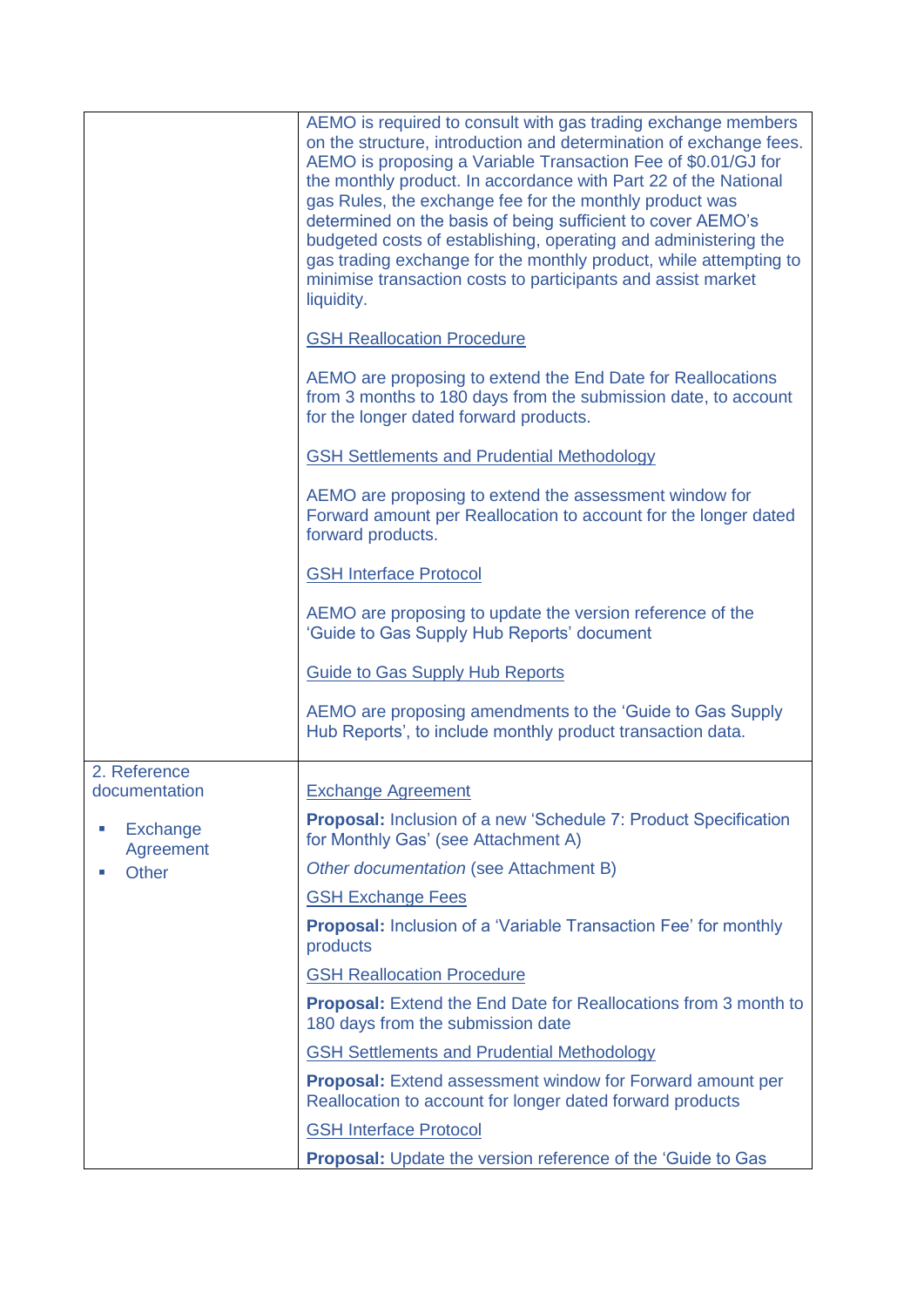|                                                                                                      | Supply Hub Reports' from '1.2' to '2.0'                                                                                                                                                                                                                                                                                                                                                                                                                                                                                                                                                                                 |
|------------------------------------------------------------------------------------------------------|-------------------------------------------------------------------------------------------------------------------------------------------------------------------------------------------------------------------------------------------------------------------------------------------------------------------------------------------------------------------------------------------------------------------------------------------------------------------------------------------------------------------------------------------------------------------------------------------------------------------------|
|                                                                                                      | <b>Guide to Gas Supply Hub Reports</b>                                                                                                                                                                                                                                                                                                                                                                                                                                                                                                                                                                                  |
|                                                                                                      | <b>Proposal:</b> Inclusion of monthly product transaction data in the<br>'Guide to Gas Supply Hub Reports'                                                                                                                                                                                                                                                                                                                                                                                                                                                                                                              |
| 3. The high level details                                                                            | <b>Current Operation</b>                                                                                                                                                                                                                                                                                                                                                                                                                                                                                                                                                                                                |
| of the change(s)                                                                                     | The current products listed on the Gas Supply Hub at any time                                                                                                                                                                                                                                                                                                                                                                                                                                                                                                                                                           |
| including:                                                                                           | are a single Balance of Day and Day Ahead product, six Daily<br>and four Weekly products for the three trading locations. The                                                                                                                                                                                                                                                                                                                                                                                                                                                                                           |
| A comparison of the<br>existing operation                                                            | Variable Transaction Fee for these products are \$0.03/GJ for<br>daily products and \$0.02/GJ for weekly products.                                                                                                                                                                                                                                                                                                                                                                                                                                                                                                      |
| with changed                                                                                         | <b>Proposed Operation</b>                                                                                                                                                                                                                                                                                                                                                                                                                                                                                                                                                                                               |
| operation<br>A marked up version<br>as amended (see<br>section 1)                                    | Under the proposed amendment three additional monthly<br>products are to be listed, with a Variable Transactions Fee of<br>\$0.01/GJ for monthly products. The general terms and conditions<br>of the monthly products will be consistent with GSH Daily and<br>Weekly contracts with no impact on existing products. To account<br>for longer dated listing of the monthly products, the End Date for<br>Reallocations is to be extended from 3 months to 180 days from<br>the submission date, and the assessment window for Forward<br>amount per Reallocation is to be extended to account for the new<br>products. |
| 4. Assessment of<br>significant of change<br>(eg: material, non-<br>material or non-<br>substantial) | The proposed amendment is a non-material change to current<br>market operations with no impact on existing products. The<br>inclusion of the additional monthly products will however extend<br>the forward trading period, assisting participants in forward<br>contracting, and providing a longer dated forward curve and<br>increased price transparency.                                                                                                                                                                                                                                                           |
|                                                                                                      |                                                                                                                                                                                                                                                                                                                                                                                                                                                                                                                                                                                                                         |

| ASSESSMENT OF LIKELY EFFECT OF PROPOSAL                                                                   |                                                                                                                                               |  |
|-----------------------------------------------------------------------------------------------------------|-----------------------------------------------------------------------------------------------------------------------------------------------|--|
| 5. Overall Industry Cost /<br>benefit (tangible /<br>intangible / risk) analysis<br>and/or cost estimates | AEMO anticipated costs to gas trading exchange members in<br>implementing this proposal are minimal.                                          |  |
|                                                                                                           | AEMO estimates its costs at implementing the proposal to be in<br>the order of \$40,000 including development, testing and<br>implementation. |  |
|                                                                                                           | <b>Business Analyst</b>                                                                                                                       |  |
|                                                                                                           | <b>Requirements Description: 8d</b>                                                                                                           |  |
|                                                                                                           | <b>Development</b>                                                                                                                            |  |
|                                                                                                           | Analysis and design: 2d                                                                                                                       |  |
|                                                                                                           | Script for proposed Configuration changers: 2d<br>$\bullet$                                                                                   |  |
|                                                                                                           | <b>Test Support: 7d</b>                                                                                                                       |  |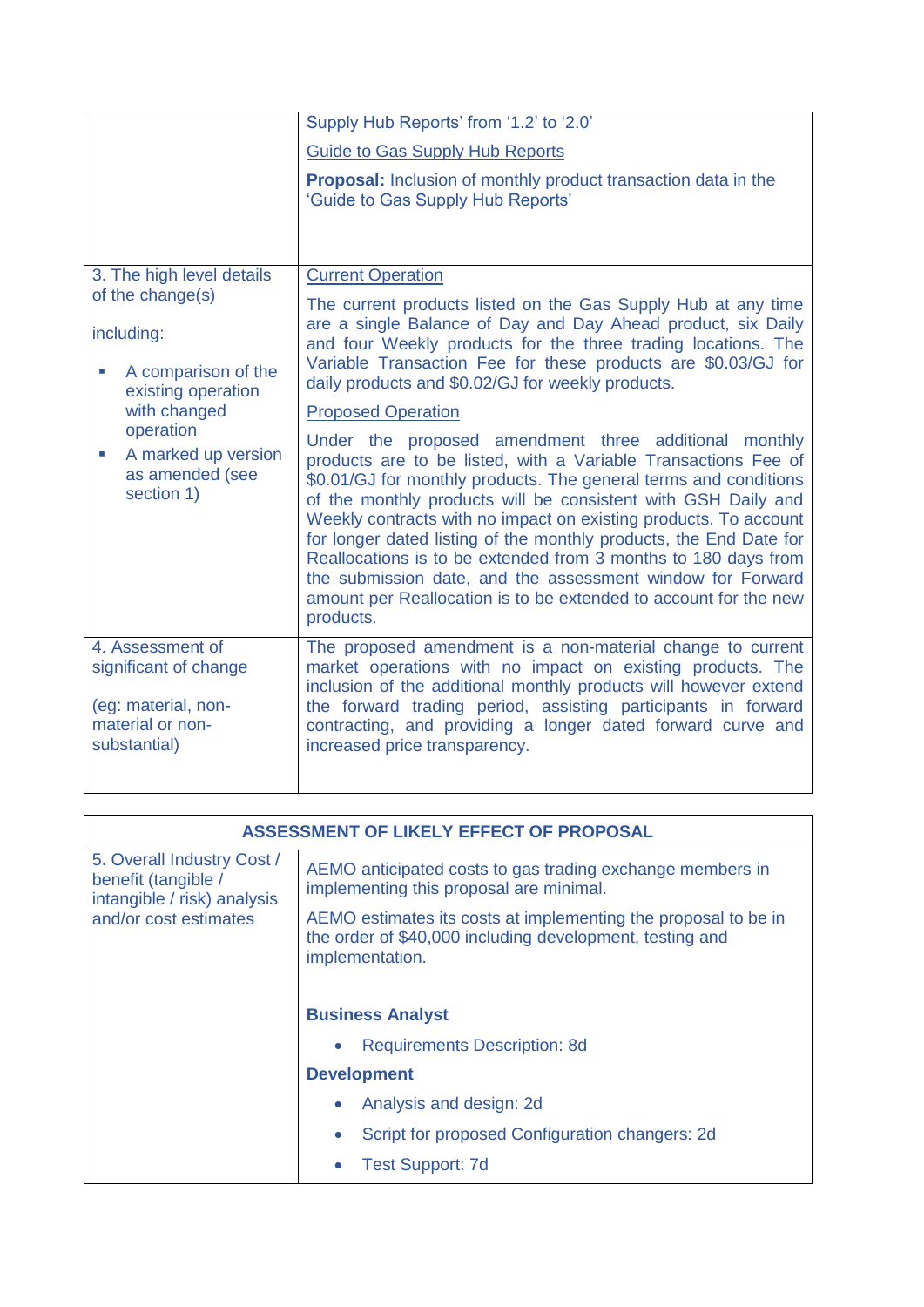|                                                                                                                                                                 | Implementation: 1d<br>$\bullet$                                                                                                                                                                                                                                                                                                                                                       |
|-----------------------------------------------------------------------------------------------------------------------------------------------------------------|---------------------------------------------------------------------------------------------------------------------------------------------------------------------------------------------------------------------------------------------------------------------------------------------------------------------------------------------------------------------------------------|
|                                                                                                                                                                 | <b>Testing</b>                                                                                                                                                                                                                                                                                                                                                                        |
|                                                                                                                                                                 | Test Plan: 5d                                                                                                                                                                                                                                                                                                                                                                         |
|                                                                                                                                                                 | <b>Test Execution: 10d</b>                                                                                                                                                                                                                                                                                                                                                            |
|                                                                                                                                                                 | <b>Test Leading and Reporting: 3d</b><br>$\bullet$                                                                                                                                                                                                                                                                                                                                    |
|                                                                                                                                                                 | <b>UAT Support and Environment: 5d</b>                                                                                                                                                                                                                                                                                                                                                |
|                                                                                                                                                                 | <b>Pre - Production</b>                                                                                                                                                                                                                                                                                                                                                               |
|                                                                                                                                                                 | Support: 2d                                                                                                                                                                                                                                                                                                                                                                           |
|                                                                                                                                                                 | <b>Production</b>                                                                                                                                                                                                                                                                                                                                                                     |
|                                                                                                                                                                 | Implementation: 2d                                                                                                                                                                                                                                                                                                                                                                    |
|                                                                                                                                                                 |                                                                                                                                                                                                                                                                                                                                                                                       |
|                                                                                                                                                                 | Benefits of the proposal are as follows:                                                                                                                                                                                                                                                                                                                                              |
|                                                                                                                                                                 | The listing of monthly products on the GSH will provide<br>industry the option to replace a component of their long<br>term gas requirements with forward-dated products that<br>are transacted on a short to medium-term basis.                                                                                                                                                      |
|                                                                                                                                                                 | Trading in monthly products would provide industry<br>$\bullet$<br>additional transparency and a longer dated forward curve.                                                                                                                                                                                                                                                          |
|                                                                                                                                                                 | The tenor of a monthly product better aligns with domestic<br>$\bullet$<br>and international exchange traded energy markets,<br>allowing for greater facilitation of cross-commodity trades,<br>and fuel hedging.                                                                                                                                                                     |
|                                                                                                                                                                 | With the impending launch of the ASX monthly GSH<br>$\bullet$<br>Futures contract, the availability of a physical monthly<br>product will allow trading participants to transition a<br>financial position to a physical position with minimal basis<br>risk.                                                                                                                         |
| 6. The likely                                                                                                                                                   | Incorporated in section 5 above                                                                                                                                                                                                                                                                                                                                                       |
| implementation effect of<br>the change(s) on<br>stakeholders<br>(e.g. Industry or end-<br>users)                                                                | The proposed amendment will have no impact on existing<br>products and operations, with no anticipated functional changes<br>to existing participant system interfaces and reports (data for<br>monthly transactions will be published in existing reports).                                                                                                                          |
| 7. Testing requirements                                                                                                                                         | Incorporated in section 5 above                                                                                                                                                                                                                                                                                                                                                       |
| 8. AEMO's preliminary<br>assessment of the<br>proposal's compliance<br>with rule 540(1) NGR:<br>- consistency with NGL<br>and NGR,<br>- appropriate with regard | <b>Consistency with NGL and NGR</b><br>The NGR specifically provides for a gas trading exchange for the<br>buying and selling of natural gas or related goods or services,<br>including pipeline capacity, but otherwise does not limit the<br>products that may be traded on the exchange. As such, AEMO<br>believes that the monthly product is consistent with the NGL and<br>NGR. |
|                                                                                                                                                                 |                                                                                                                                                                                                                                                                                                                                                                                       |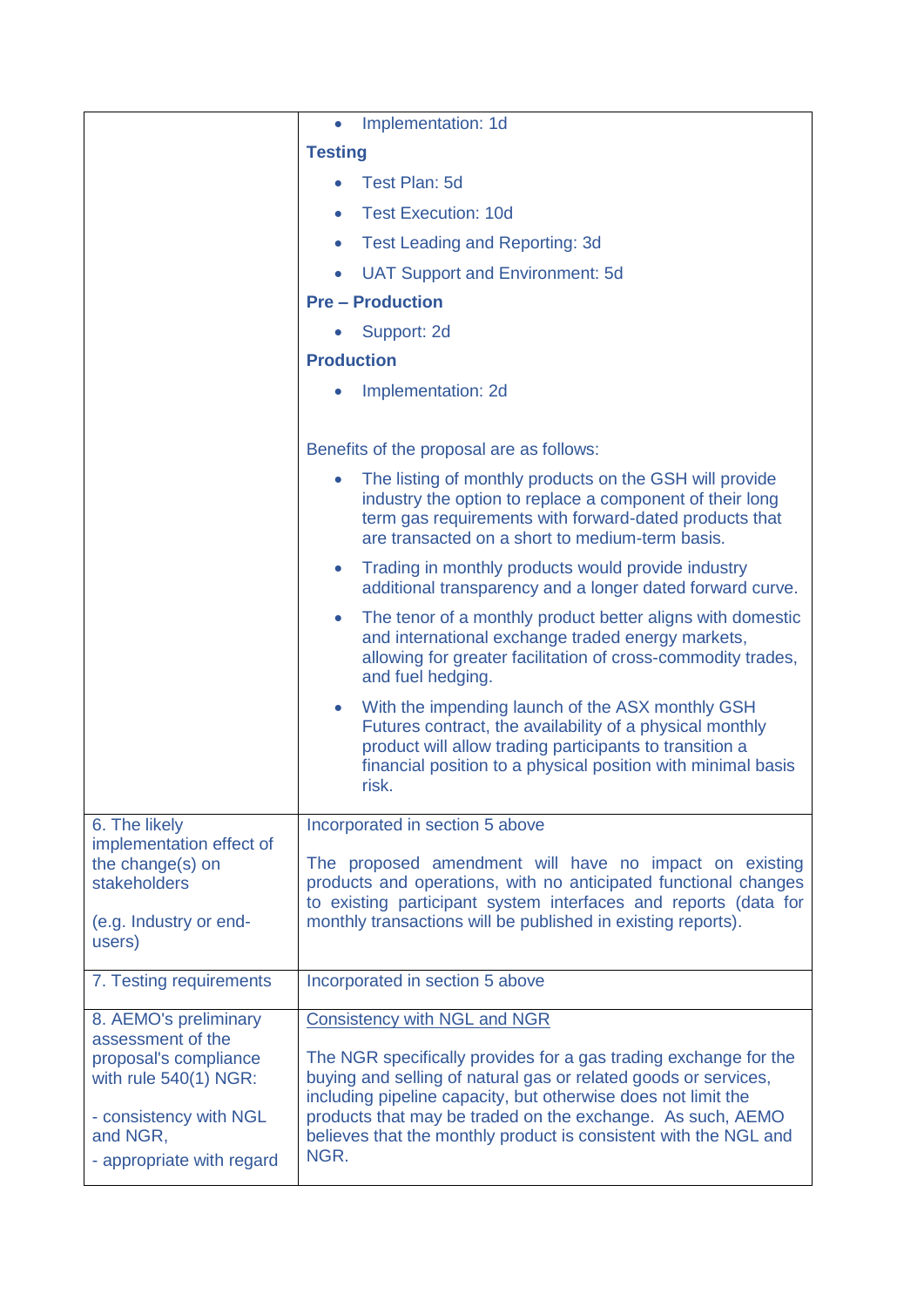| to national gas objective                                                                                           | <b>National Gas Objective</b>                                                                                                                                                                                                                                                                                                                                                                                                                                                                                                                                                              |
|---------------------------------------------------------------------------------------------------------------------|--------------------------------------------------------------------------------------------------------------------------------------------------------------------------------------------------------------------------------------------------------------------------------------------------------------------------------------------------------------------------------------------------------------------------------------------------------------------------------------------------------------------------------------------------------------------------------------------|
| - appropriate with regard<br>to likely compliance costs<br>for Operator or Members                                  | The national gas objective is to promote efficient investment in,<br>and efficient operation and use of, natural gas services for the<br>long term interests of consumers of natural gas with respect to<br>price, quality, safety, reliability and security of supply.                                                                                                                                                                                                                                                                                                                    |
|                                                                                                                     | The listing of monthly products in the Gas Supply Hub will provide<br>industry with an additional tool for managing physical gas portfolio<br>requirements, in response to short term supply, production or<br>customer demand variations. Trading in monthly products would<br>also provide industry additional price transparency and a longer<br>dated forward curve. As such, AEMO believes that the monthly<br>product is appropriate with regard to the national gas objective.                                                                                                      |
|                                                                                                                     | Potential compliance costs                                                                                                                                                                                                                                                                                                                                                                                                                                                                                                                                                                 |
|                                                                                                                     | AEMO believes the costs to gas trading exchange members in<br>implementing this proposal are minimal. AEMO does not believe<br>there will be any ongoing costs to gas trading exchange members<br>to comply with this proposal.                                                                                                                                                                                                                                                                                                                                                            |
|                                                                                                                     | AEMO estimates its costs for implementing the proposal to be in<br>the order of \$40,000 including development, testing and<br>implementation. AEMO estimates that ongoing costs to AEMO to<br>comply with this proposal will not be material.                                                                                                                                                                                                                                                                                                                                             |
|                                                                                                                     | <b>Exchange Fees</b>                                                                                                                                                                                                                                                                                                                                                                                                                                                                                                                                                                       |
|                                                                                                                     | In accordance with the National Gas Rules Part 22, 534(3),<br>AEMO is required to consult with gas trading exchange members<br>on the structure, introduction and determination of exchange fees.<br>AEMO are proposing a Variable Transaction Fee of \$0.01/GJ<br>monthly product fee. The exchange fee was determined on the<br>basis of being sufficient to cover AEMO's budgeted costs of<br>establishing, operating and administering the trading exchange<br>for the monthly product, while attempting to minimise transaction<br>costs to participants and assist market liquidity. |
| 9. Consultation Forum<br><b>Outcomes</b>                                                                            | The proposal has been discussed at the Gas Supply Reference<br>Group on 29 July 2014, 30 October 2014 and 27 November<br>2014.                                                                                                                                                                                                                                                                                                                                                                                                                                                             |
| (e.g. the conclusions<br>made on the change(s)<br>whether there was<br>unanimous approval, any<br>dissenting views) | The proposal to list monthly products on the Gas Supply Hub was<br>broadly supported by members of the Gas Supply Hub Reference<br>Group with a monthly product seen as the next step in the<br>evolution of the Gas Supply Hub. There was broad agreement to<br>maintain the general terms and conditions as per daily and<br>weekly products.                                                                                                                                                                                                                                            |
|                                                                                                                     |                                                                                                                                                                                                                                                                                                                                                                                                                                                                                                                                                                                            |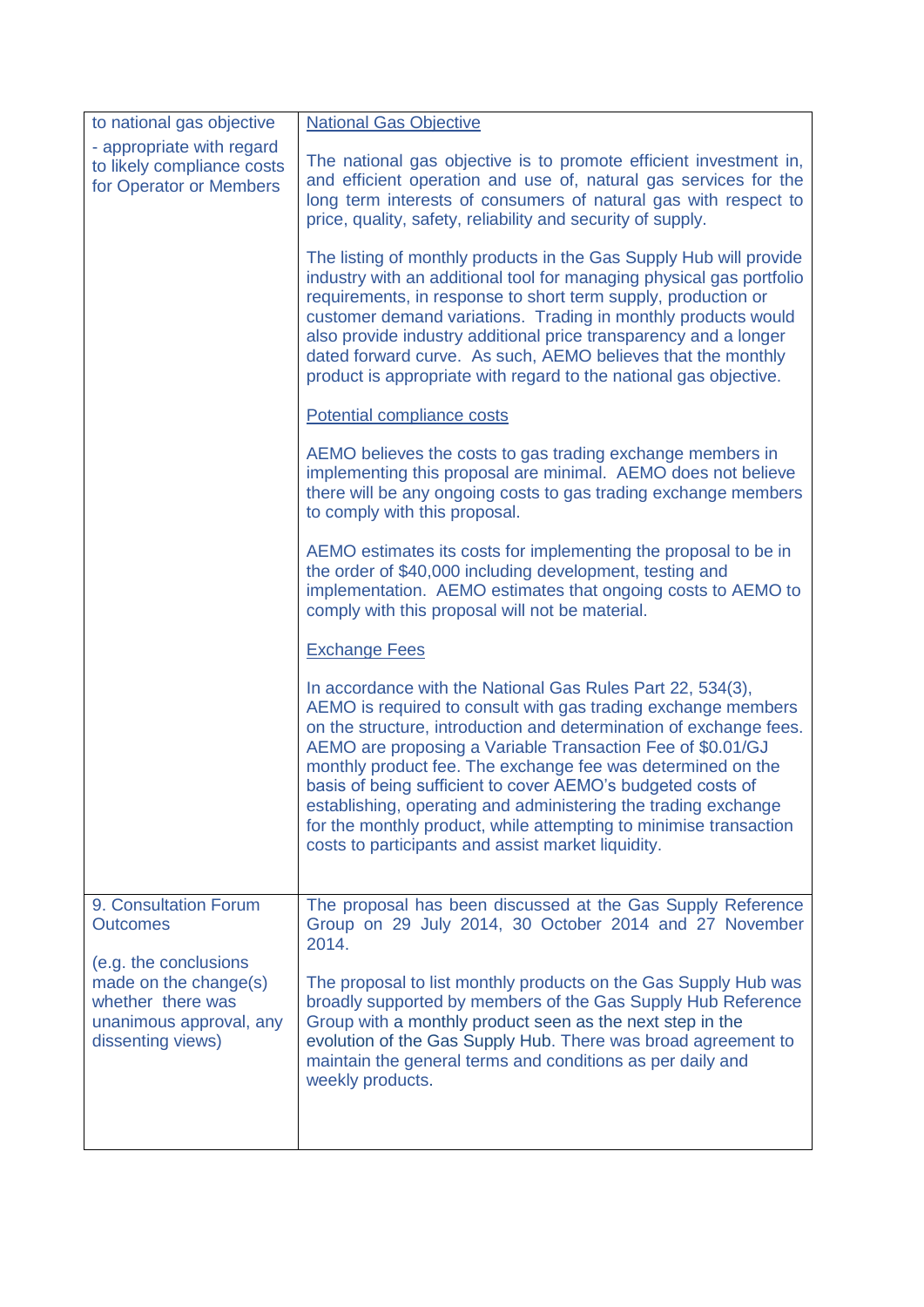| <b>RECOMMENDATION(S)</b>                                                                                                                   |                                                                                                                                                        |  |
|--------------------------------------------------------------------------------------------------------------------------------------------|--------------------------------------------------------------------------------------------------------------------------------------------------------|--|
| 10. Should the proposed<br>changes be made, (with<br>or without amendments)?                                                               | AEMO recommends that the proposal should be implemented.                                                                                               |  |
| 11. If applicable, a<br>proposed effective date<br>for the proposed<br>change(s) to take effect<br>and justification for that<br>timeline. | Proposed implementation date is the end of May 2015, this<br>coincides with the AEMO mid-year software release, minimising<br>the implementation cost. |  |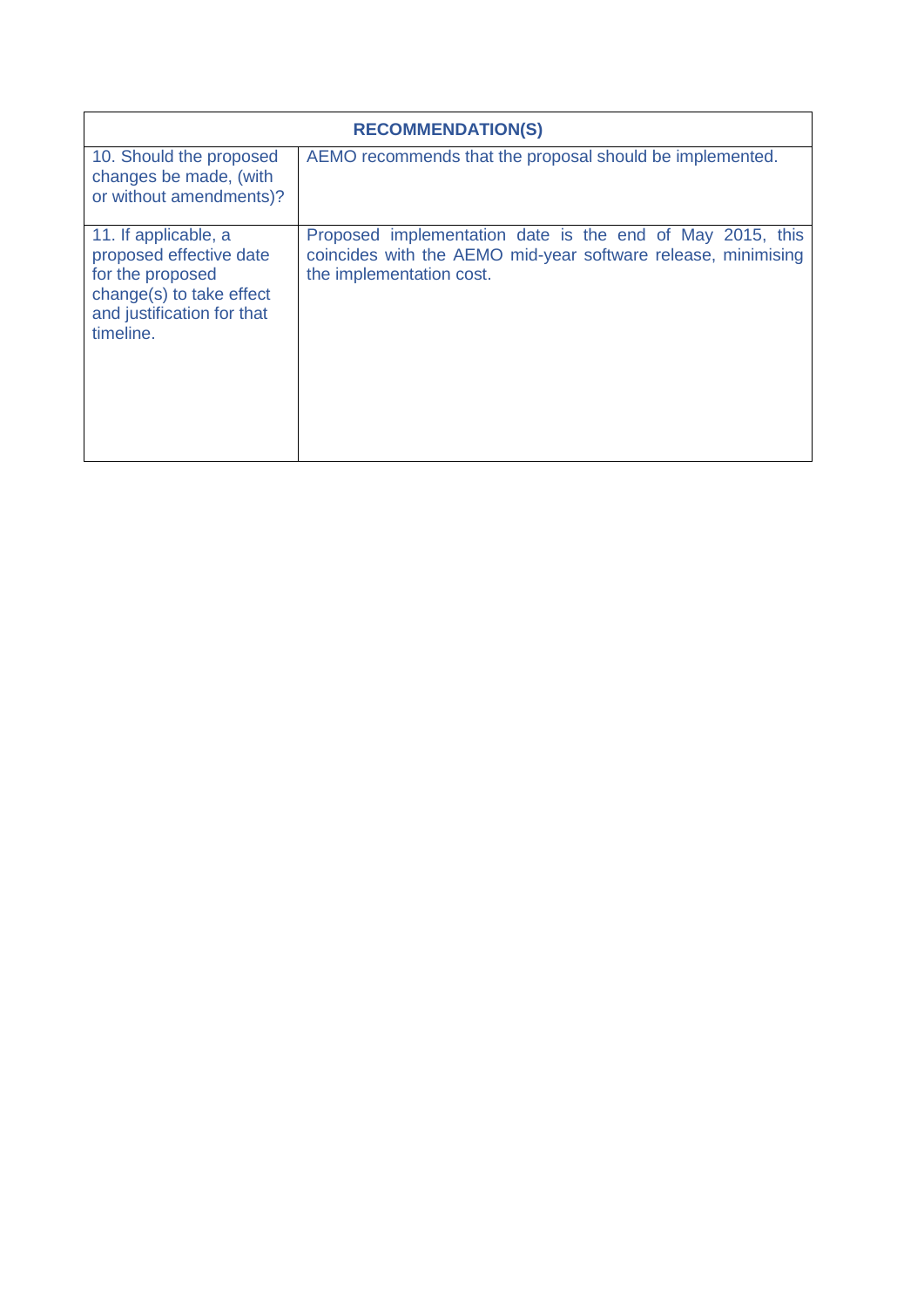### **ATTACHMENT A**

## **Schedule 7: Product Specifications for Monthly Gas**

## **1 RBP Trading Location**

| Location                        | Product Specification for Weekly Physical Gas for Delivery at the RBP Trading                                                                                                                                                                                                                                                                       |
|---------------------------------|-----------------------------------------------------------------------------------------------------------------------------------------------------------------------------------------------------------------------------------------------------------------------------------------------------------------------------------------------------|
| Commodity                       | Gas complying with the Gas Specification.                                                                                                                                                                                                                                                                                                           |
| Gas Day<br>commencement         | 8:00am AEST                                                                                                                                                                                                                                                                                                                                         |
| Delivery Period                 | Calendar month consecutive Gas Days, beginning at 8:00<br>on the first day of the calendar month and ending at 8:00<br>on the first day of the immediately following calendar<br>month.                                                                                                                                                             |
| Delivery Point                  | The RBP Trading Location, at the Delivery Point specified<br>in the Order, being one of the following:<br>Run 3                                                                                                                                                                                                                                     |
|                                 | Run 4                                                                                                                                                                                                                                                                                                                                               |
|                                 | Run 7                                                                                                                                                                                                                                                                                                                                               |
|                                 | RBP In Pipe Trade Point,                                                                                                                                                                                                                                                                                                                            |
| <b>Trading Window</b>           | as defined in schedule 2 for the RBP Trading Location.<br>For a Delivery Period commencing on Gas Day D, Trading<br>Hours on each Gas Day commencing 3 calendar months<br>and 1 calendar day prior to the calendar month in which<br>Gas Day D falls and ending on D-2 prior the<br>commencement of the calendar month in which Gas Day<br>D falls. |
| Parcel Size                     | 1000 GJ (1 TJ) for each Gas Day in the Delivery Period                                                                                                                                                                                                                                                                                              |
| Price                           | The price is to be expressed in dollars per GJ.                                                                                                                                                                                                                                                                                                     |
| <b>Product Limits</b>           | Minimum Price: \$0/GJ<br>Maximum Price \$999/GJ<br>Maximum Quantity 32,000 GJ (32 TJ)                                                                                                                                                                                                                                                               |
| Unit                            | GJ                                                                                                                                                                                                                                                                                                                                                  |
| Admission to trade              | Automatic                                                                                                                                                                                                                                                                                                                                           |
| Gas Specification               | The gas specification applicable to the Delivery Point as<br>determined in accordance with schedule 2.                                                                                                                                                                                                                                              |
| <b>Flow Rate</b>                | Even flow rate through each Gas Day in the Delivery<br>Period.                                                                                                                                                                                                                                                                                      |
| Pressure                        | The pressure range applicable to the Delivery Point as<br>determined in accordance with schedule 2.                                                                                                                                                                                                                                                 |
| Partial acceptance of<br>Orders | Permitted if specified in the Order.                                                                                                                                                                                                                                                                                                                |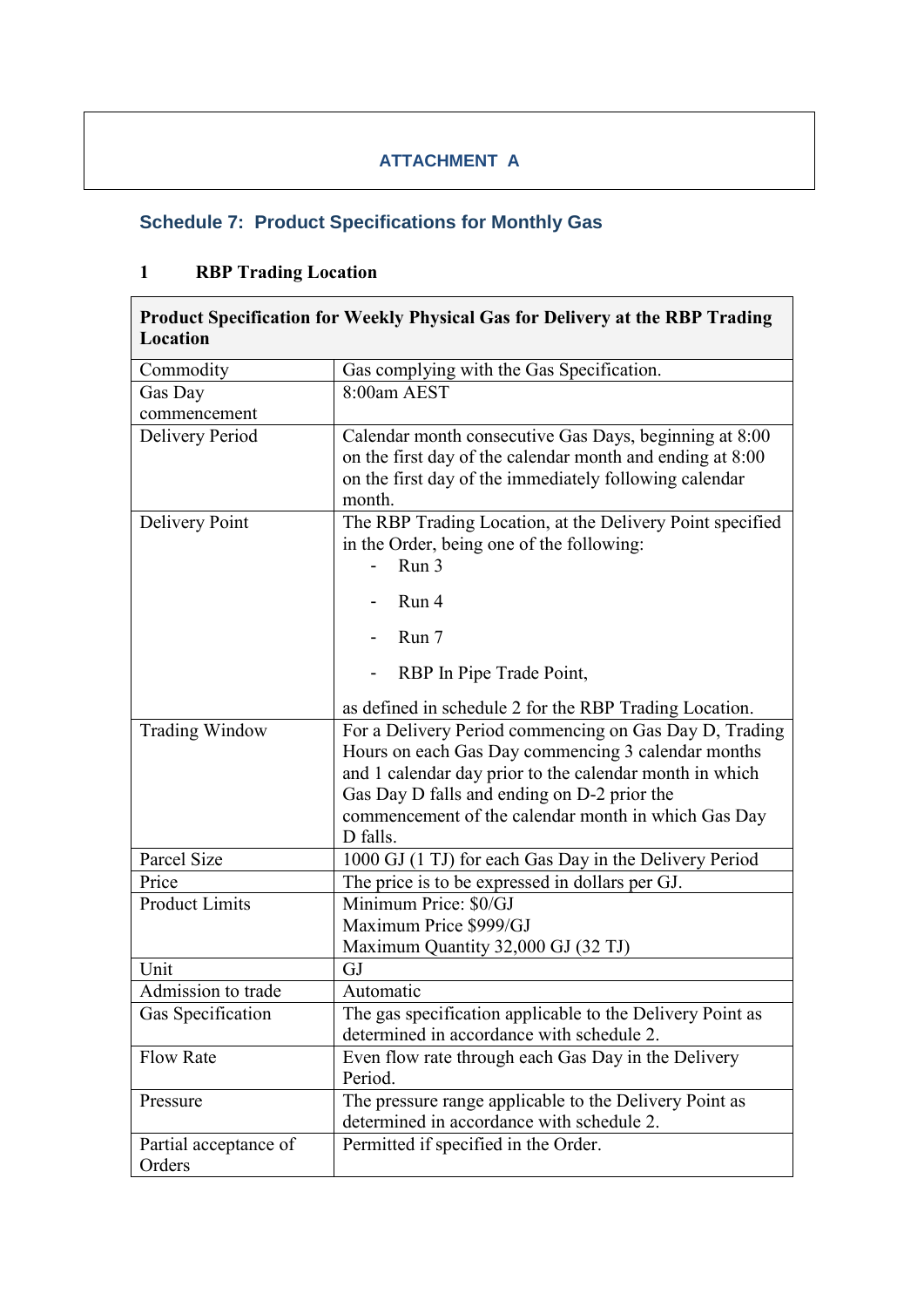| Minimum Transaction     | 1000 GJ (1 TJ) per Gas Day in the Delivery Period unless     |
|-------------------------|--------------------------------------------------------------|
| Quantity                | a larger number is specified in the Order.                   |
| <b>Expiry Time</b>      | Unless an earlier time is specified in the Order, an Order   |
|                         | for a Delivery Period commencing on Gas Day D expires        |
|                         | at the end of the Trading Window.                            |
| Automatic withdrawal    | Applicable to open Orders at the end of each trading day     |
|                         | after 5:00pm.                                                |
| Order Quantity to be    | The whole of the Order Quantity will be displayed unless     |
| displayed               | otherwise specified in the Order.                            |
| <b>Delivery Netting</b> | Applicable                                                   |
| Special conditions      | Each Trading Participant who submits an Order in relation    |
|                         | to this Product represents and warrants for the purposes of  |
|                         | this agreement that the Trading Participant has all          |
|                         | necessary rights under agreements with the Gas               |
|                         | Transporter at the Delivery Point (as identified in Schedule |
|                         | 4) to deliver (in the case of the Seller) or accept (in the  |
|                         | case of the Buyer) the Transaction Quantity.                 |

# **2 QGP Trading Location**

| Location        | Product Specification for Monthly Physical Gas for Delivery at the QGP Trading                         |
|-----------------|--------------------------------------------------------------------------------------------------------|
| Delivery Point  | The QGP Trading Location, at the Delivery Point specified<br>in the Order, being one of the following: |
|                 | Run 3                                                                                                  |
|                 | <b>Run</b> 10                                                                                          |
|                 | as defined in schedule 2 for the QGP Trading Location.                                                 |
| All other terms | Except for the Delivery Point, this Product Specification is                                           |
|                 | the same as the Product Specification for Monthly Physical                                             |
|                 | Gas for Delivery at the RBP Trading Location in item 1 of                                              |
|                 | this schedule.                                                                                         |

h

## **3 SWQP Trading Location**

| <b>Trading Location</b> | Product Specification for Monthly Physical Gas for Delivery at the SWQP                                             |
|-------------------------|---------------------------------------------------------------------------------------------------------------------|
| Delivery Point          | The SWQP Trading Location, at the Delivery Point<br>specified in the Order, being one of the following:<br>Fairview |
|                         | Wallumbilla Notional Point                                                                                          |
|                         | - SWQP In Pipe Trade Point                                                                                          |
|                         | as defined in schedule 2 for the SWQP Trading Location.                                                             |
| All other terms         | Except for the Delivery Point, this Product Specification is                                                        |
|                         | the same as the Product Specification for Monthly Physical                                                          |
|                         | Gas for Delivery at the RBP Trading Location in item 1 of                                                           |
|                         | this schedule.                                                                                                      |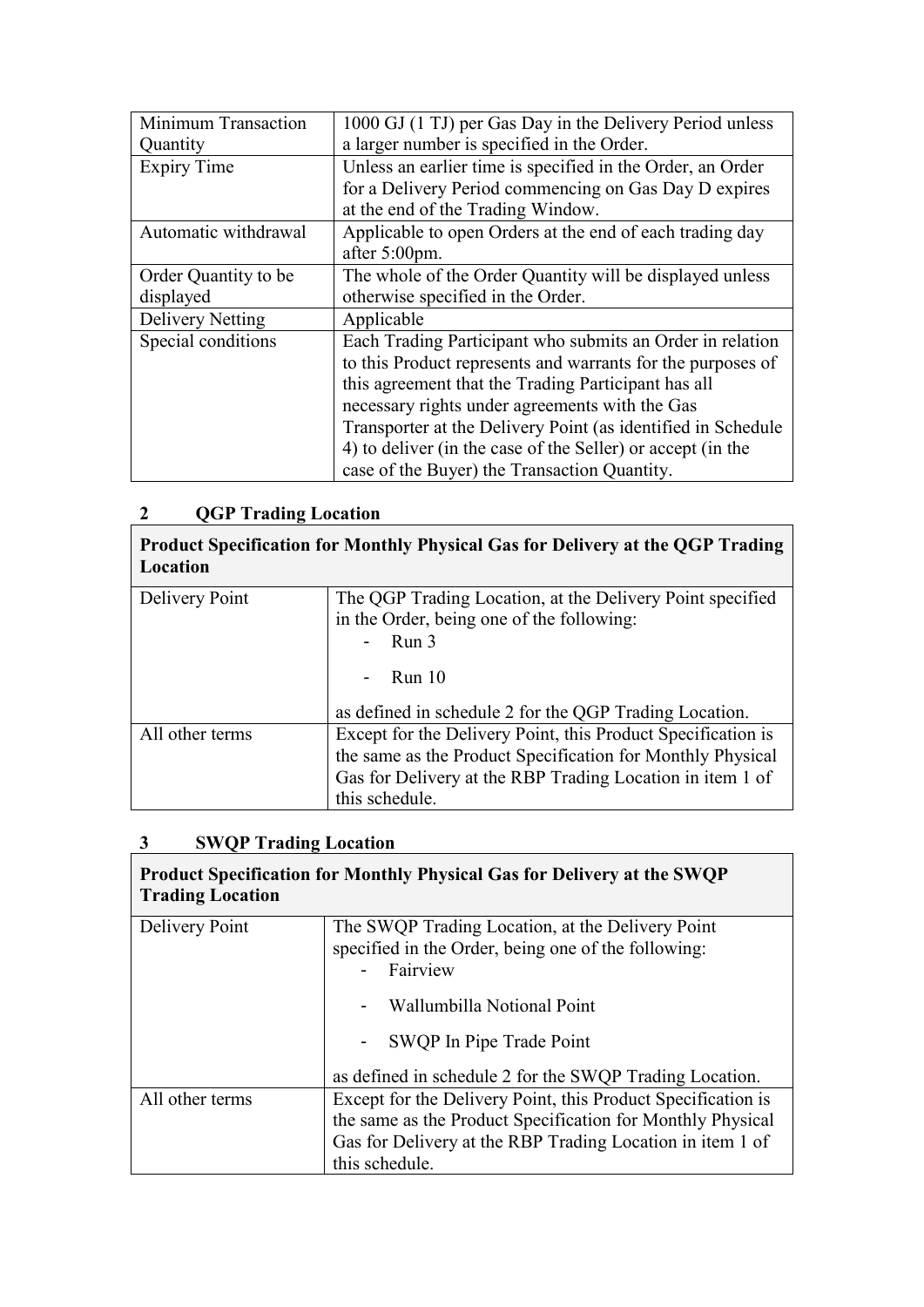#### **ATTACHMENT B**

#### **Documentation Changes**

Blue represents additions. Red and strikeout represents deletions – Marked up changes

#### **1. GSH Settlements and Prudential Methodology**

#### *5.3.2 Forward amount per Reallocation*

(a) Forward estimate for Dollar Reallocation r where Market Participant p is the Debit Participant:  $FDRD(p,r) = \Sigma d (DA(r,d))$ 

Where  $pd \leq d \leq pd + 41131$  days.

(b) Forward estimate for Dollar Reallocation r where Market Participant p is the Credit Participant: FDRC(p,r) =  $\Sigma$ d (DA(r,d) x -1)

Where  $pd \leq d \leq pd + \frac{34124}{4}$  days.

(c) Forward estimate for Energy Reallocation r where Market Participant p is the Debit Participant: FERD(p,r) =  $\Sigma d$  (GQ(r,d,l) x RAP(pd-1,l) x dm) Where  $\text{pd} \leq \text{d} \leq \text{pd} + 41131 \text{ days}.$ 

(d) Forward estimate for Energy Reallocation r where Market Participant p is the Credit Participant: FERC(p,r) =  $\Sigma$ d (GQ(r,d,l) x RAP(pd-1,l) x cm x -1) Where  $\text{pd} \leq \text{d} \leq \text{pd} + \frac{34124}{4}$  days.

Note: A Reallocation is considered over a longer potential period for the Debit Participant as it may take a period of time to deregister a Reallocation if a Default Event occurs.

### **2. GSH Reallocation Procedure**

#### *4.3.2 Validation on submission of Reallocation Request*

| <b>VALIDATION</b> | <b>INFORMATION</b><br><b>VALIDATED</b> | <b>DESCRIPTION OF VALIDATION</b>                                                                                    |
|-------------------|----------------------------------------|---------------------------------------------------------------------------------------------------------------------|
| l Gas Dates       | End Date                               | The End Date of a Reallocation Request must<br>not be later than three months 180 days from<br>the submission date. |

### **3. Gas Supply Hub – Exchange Fees**

#### *1. Exchange Fees*

The fees set out below relate to Section 5.5 (Participation Fees) of the AEMO Gas Supply Hub Exchange Agreement.

These fees are current as per the date of this document and can be amended by AEMO at any point in future.

| <b>PARTICIPANT TYPE</b>     | <b>FEE TYPE</b>                         | <b>RATE</b>               |
|-----------------------------|-----------------------------------------|---------------------------|
| <b>Trading Participants</b> | Fixed Fee - One user<br>account licence | \$14,500 p.a. licence fee |
|                             | Fixed Fee - additional                  | \$5,500 p.a. licence fee  |
|                             | user account licences                   |                           |
|                             | Variable Transaction                    | \$0.03/GJ daily product   |
|                             | Fee                                     | fee;                      |